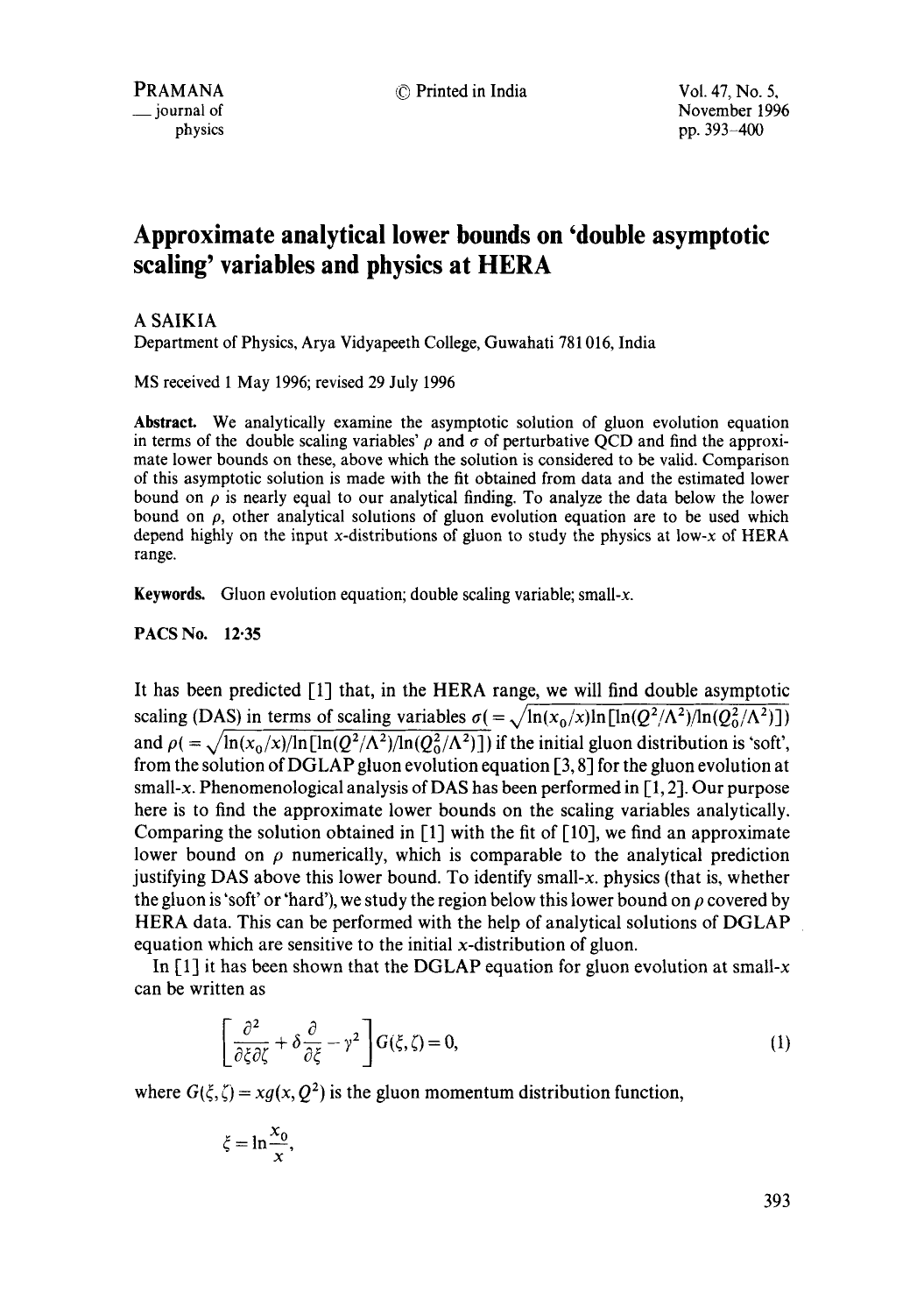*A Saikia* 

$$
\zeta = \ln\left[\frac{\ln(Q^2/\Lambda^2)}{\ln(Q_0^2/\Lambda^2)}\right],
$$
  

$$
\delta = \left(11 + \frac{2n_f}{27}\right) / \left(11 - \frac{2n_f}{3}\right),
$$
  

$$
\gamma = \sqrt{12 / \left(11 - \frac{2n_f}{3}\right)},
$$

 $n_f$  = the number of active flavours participating in the process and  $x_0$ ,  $Q_0^2$  are the starting scales for the perturbative evolution.

In the asymptotic limit  $\sigma(\equiv \sqrt{\xi\zeta}) \rightarrow \infty$  along any curve such that  $\rho(\equiv \sqrt{\xi/\zeta}) \rightarrow \infty$ , the solution of (1) for soft boundary condition is

$$
G(\sigma,\rho) \underset{\sigma \to \infty}{\simeq} \mathrm{Nf}_g(y) \frac{1}{\sqrt{4\pi\gamma\sigma}} \left\{ \exp\left[2\gamma\sigma - \delta\left(\frac{\sigma}{\rho}\right)\right] \right\} \left(1 + O\left(\frac{1}{\sigma}\right)\right), \tag{2}
$$

where  $y = \gamma/\rho$ ,  $f_q(0) = 1$  and N is a normalization factor.

When  $\zeta \zeta$  is large, (2) can be written in terms of  $\zeta$  and  $\zeta$  (in the limit $f_a(y) \to 1$  as  $y \to 0$ ) as

$$
G(\xi,\zeta) \simeq \frac{N}{\sqrt{4\pi\gamma}} \cdot \frac{1}{(\xi\zeta)^{1/4}} \cdot \exp(2\gamma\sqrt{\xi\zeta} - \delta\zeta). \tag{3}
$$

Now, we try to find the region of validity of (3) in the first quadrant of the  $\xi - \zeta$  plane. When  $\zeta$  is fixed (say  $\zeta_1$ ),  $G(\xi, \zeta_1)$  has a minimum (figure 1(b)) at

$$
\xi = \xi_1 = \left(\frac{1}{4\gamma\sqrt{\zeta_1}}\right)^2\tag{4}
$$

since

$$
\left. \frac{\mathrm{d}G(\xi,\zeta_1)}{\mathrm{d}\xi} \right|_{\xi=\xi_1} = 0 \quad \text{and} \quad \left. \frac{\mathrm{d}^2 G(\xi,\zeta_1)}{\mathrm{d}\xi^2} \right|_{\xi=\xi_1} > 0.
$$

This implies that, when  $\xi$  is increased from 0 up to  $\xi_1$ ,  $G(\xi,\zeta_1)$  decreases. This behaviour is contradictory to QCD predictions [6, 7]. Hence (3) does not depict the nature of gluon evolution with respect to  $\xi$  below  $\xi_1$ . So, at fixed  $\zeta_1$ , from (4), the lower bound ( $\sigma_1$ ) on  $\sigma$  can be predicted, which is given by

$$
\sigma_1 \simeq \frac{1}{4\gamma}.\tag{5}
$$

Next, let us study the variation of  $G(\xi, \zeta)$  with respect to  $\zeta$ , when  $\xi$  is fixed (say  $\xi_2$ ) (figure 1(a)). It has a maximum at  $\zeta_2$ , when  $\gamma^2 \zeta_2 > \delta$ , where

$$
\zeta_2 = \frac{1}{\left[2(\gamma\sqrt{\xi_2} - \sqrt{\gamma^2 \xi_2 - \delta})\right]^2}
$$
\n(6)

since

$$
\left.\frac{\mathrm{d} G(\xi_2,\zeta)}{\mathrm{d}\zeta}\right|_{\zeta=\zeta_2}=0\quad\text{and}\quad\left.\frac{\mathrm{d}^2 G(\xi_2,\zeta)}{\mathrm{d}\xi^2}\right|_{\zeta=\zeta_2}<0.
$$

When  $\gamma^2 \zeta_2 < \delta$ ,  $\zeta_2$  is complex and hence within this range of analysis there is no extremum. This evolution pattern contradicts the QCD prediction at small-x and large

394 **Pramana - d. Phys., Vol. 47, No. 5, November 1996**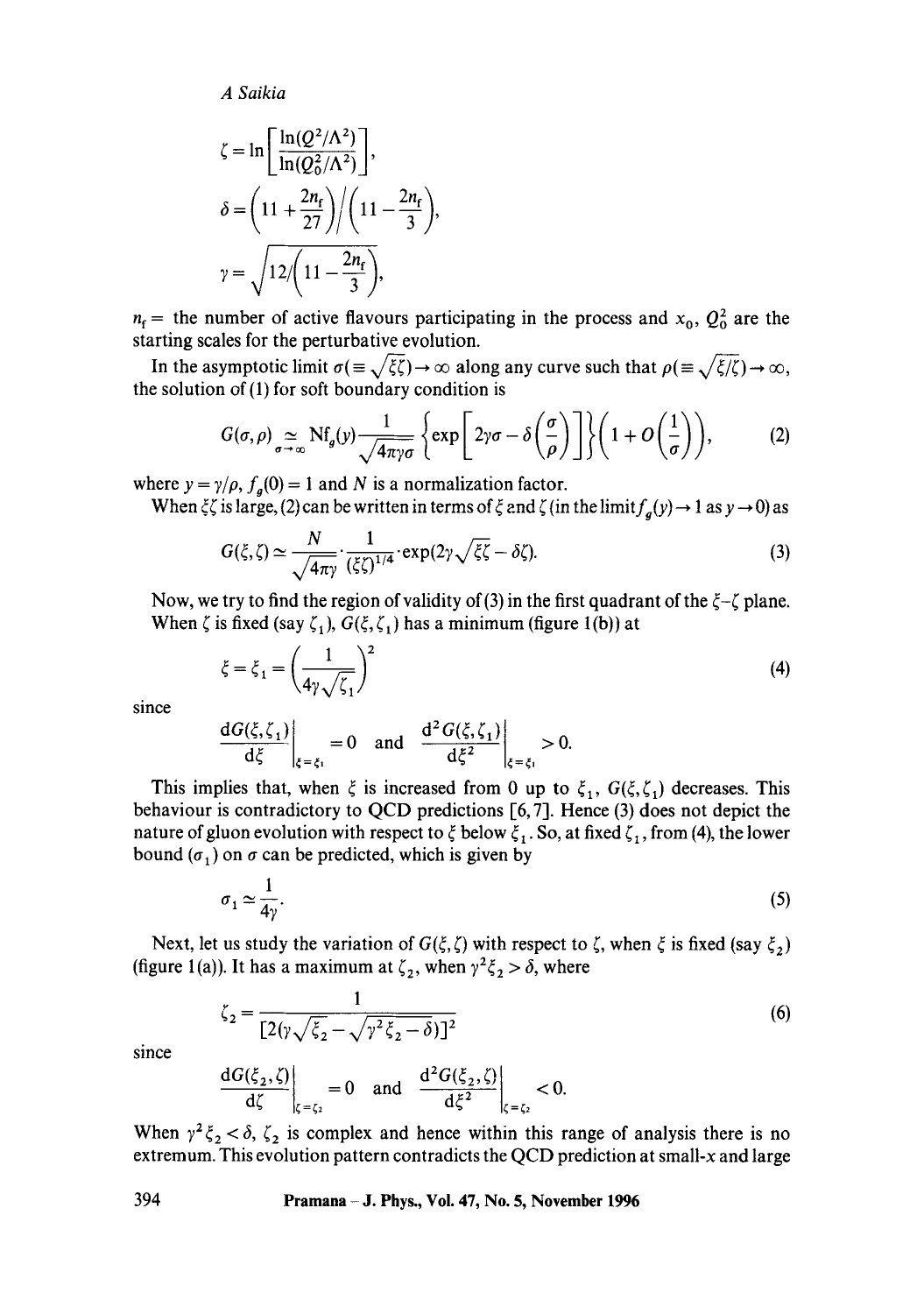

**Figure 1.** (a) Plots of  $\zeta$ ,  $G(\xi, \zeta)$  at fixed  $\xi$ , and (b) plots of  $\xi$ ,  $G(\xi, \zeta)$  at fixed  $\zeta$ , using (3) considering  $N = 1$ .

 $Q^2$  [7]. So, the solution (eq. (3)) is valid only when  $\xi_2 > \xi_c$ , where

$$
\xi_c = \delta/\gamma^2. \tag{7}
$$

For  $\xi_2 \gg \xi_c$ , we have

$$
\sqrt{\frac{\xi_2}{\xi_2}} = \delta/\gamma = \rho_2. \tag{8}
$$

Therefore, we find that  $G(\xi_2, \zeta)$  attains maximum at  $\rho_2 = \delta/\gamma$ . For  $\zeta > \zeta_2$  (i.e.  $\rho < \rho_2$ ),  $G(\xi_2, \zeta)$  decreases with increase in  $\zeta$  which is opposite to the findings of [6,7]. So, the approximate lower bound on  $\rho$  is  $\rho_2(=\delta/\gamma)$ . (The lower bounds on  $\rho$  and  $\sigma$  evaluated above are approximate, since we are not considering the exact form of  $f_q(y)$  in our analysis.) Above these lower bounds, DAS is valid if the gluon is 'soft'. Departures from these lower bounds on  $\rho$  and  $\sigma$  may indicate, whether the small-x growth is 'hard' or 'soft', because in the 'hard' gluon case, DAS is violated [1].

For quantitative analysis, we compare DAS prediction (eq. (3)) with the leading order fit of ref. [10], since DAS is a consequence of leading order DGLAP gluon evolution equation. The fit [10] for gluon momentum distribution is

$$
G(x, Q^{2}) = xg(x, Q^{2}) = \left[x^{a}(A + Bx + Cx^{2})\left(\ln\frac{1}{x}\right)^{b} + S^{a} \exp\left(-E + \sqrt{E's^{b}\ln\frac{1}{x}}\right)\right](1 - x)^{p}, \qquad (9)
$$

**Pramana - J. Phys., Voi. 47, No. 5, November 1996 395**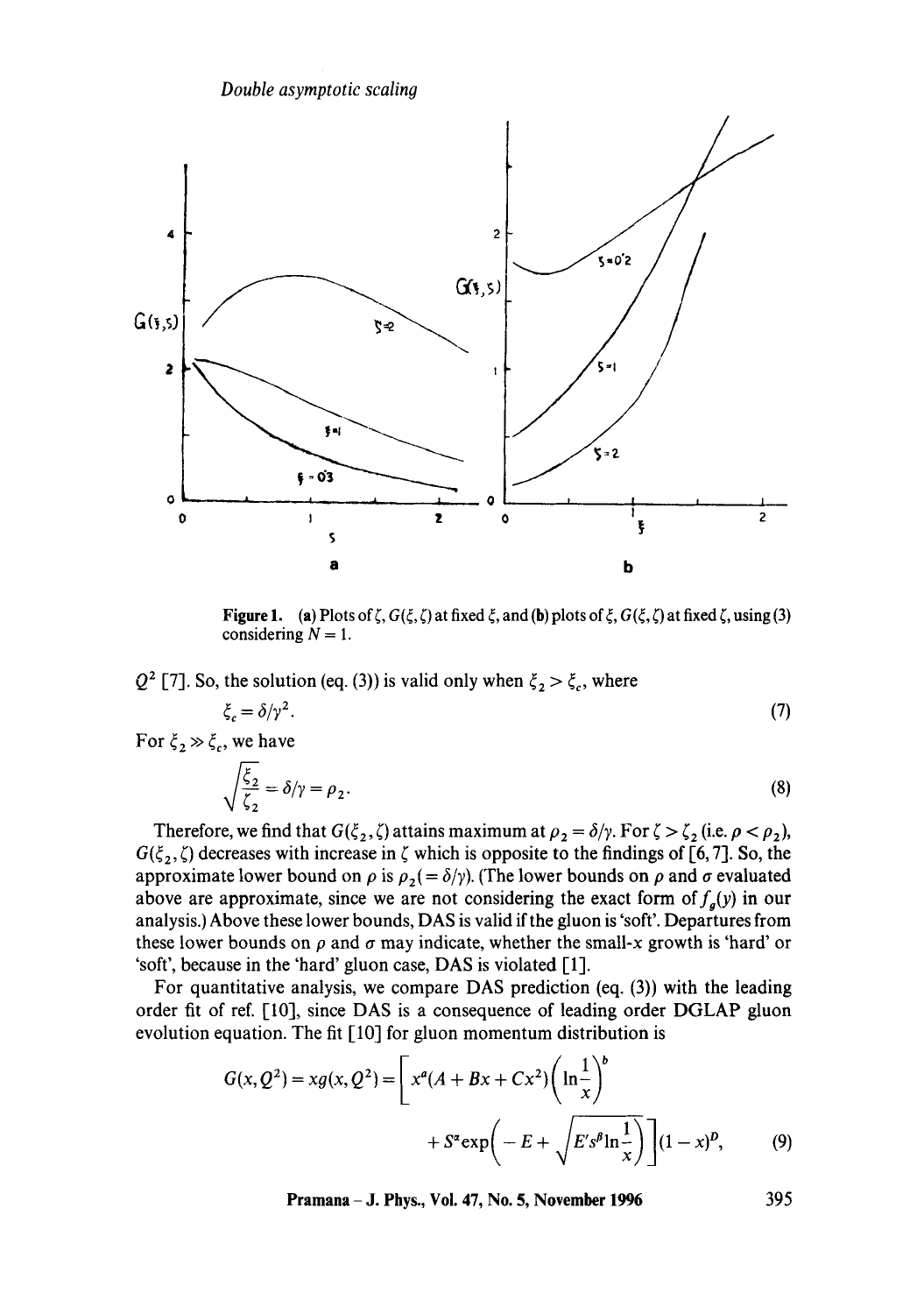*A Saikia* 

where

$$
\mu_{LO}^2 = 0.25 \text{ GeV}^2, \quad \Lambda = 0.232 \text{ GeV}, \quad a = 1.00 - 0.175,
$$
\n
$$
\alpha = 0.558, \quad \beta = 1.218, \quad b = 0, \quad E' = 4.066,
$$
\n
$$
A = 4.879s - 1.383s^2,
$$
\n
$$
B = 25.92 - 28.97s + 5.596s^2,
$$
\n
$$
C = -25.69 + 23.68s - 1.975s^2,
$$
\n
$$
D = 2.537 + 1.718s + 0.353s^2,
$$
\n
$$
E = 0.595 + 2.138s,
$$
\n
$$
S = \ln[\ln(Q^2/\Lambda^2)/\ln(\mu_{LO}^2/\Lambda^2)].
$$

(We use this fit because of its validity over a wide range of x and  $Q^2$ ;  $10^{-5} < x < 1$  and  $1 < O^2 < 10^8$ ).

For the prediction of DAS (eq. (3)), we use

$$
Q_0^2 = 1 \text{ GeV}^2
$$
,  $x_0 = 0.1 = 0.23 \text{ GeV}$ 

because, in ref. [2] it is found that low  $\sigma$  data is well explained by DAS with these values. For our calculations, we take  $n_f$  to be four. So, the value of y is 1.2 and that of  $\delta$  is 1.3556.

To obtain the predictions of DAS we are to determine the value of N. The method of determination of the normalization constant N is different from  $[1]$ . From  $(3)$ , the prediction from it is accurate when  $\xi \to \infty$ . Hence, the prediction from DAS should be nearly equal to the prediction from fit at small-x and large  $Q^2$ , that is,

$$
|G(\xi,\zeta)| \simeq \lim_{x\to 0} |G(x,Q^2)|
$$
  
from DAS  $Q^2 \to \infty$  from fit.

From such analysis, we found the value of N to be 3.3586 at  $x = 10^{-5}$  and  $Q^2 = 10^6$  GeV<sup>2</sup>. Putting this value in (3) we found the predictions of DAS for different values of x and  $Q^2$  which are plotted in figure 2 as dashed curves. The continuous curves in figure 2 represent the prediction from fit using (9). Equation (3) is found to be valid for a wide range of x and  $Q^2$ . For  $x \in [10^{-5}, 10^{-3}]$  and  $Q^2 \in [10^3, 10^6)$  the difference between predictions from fit and DAS is below 7% of the fit; for  $x = 10^{-2}$  and  $Q^2 \in [10, 10^4]$  the difference is below 10%. But for  $x \in [10^{-1}, 10^{-2}]$  and  $Q^2 \in [10, 10^6]$ the difference is above 10%. (If we put the exact form of  $f_a(y)$  at  $x = 10^{-2}$ , it will further reduce the prediction of DAS by  $8\%$  and at  $x = 10^{-3}$  by 6%.) In figure 3 we plot the predictions from (3) and (9) for the values of  $x = 10^{-5}$ ,  $10^{-2}$ ,  $1.5 \times 10^{-2}$ ,  $2 \times 10^{-2}$  and  $Q^2 \in [10, 10^6]$  to represent the difference between the two predictions. (Since  $x_0 = 0.1$ , we are unable to study (3) above  $0.1$ .) In table 1, we show the difference between the two predictions in per cent for different values of x and  $Q^2$  and corresponding values of  $\rho$  and  $\sigma$ . (We have omitted from the table the prediction for  $x < 10^{-2}$  because for these values of x and  $\forall Q^2 \in [10, 10^6]$ ,  $\rho > \rho_2 (\equiv (\gamma/\delta)^{-1} = 1.13)$ .) From the table we find that the disagreement is more that 10% when  $\rho$  is around 1.15 which agrees well with our analytical analysis (the difference is nearly 2%). Hence, it can be inferred that in the region  $10^{-2} > x > 10^{-5}$  and  $10 < Q^2 < 10^6$ , DAS is applicable and 'soft' gluon process is prominent.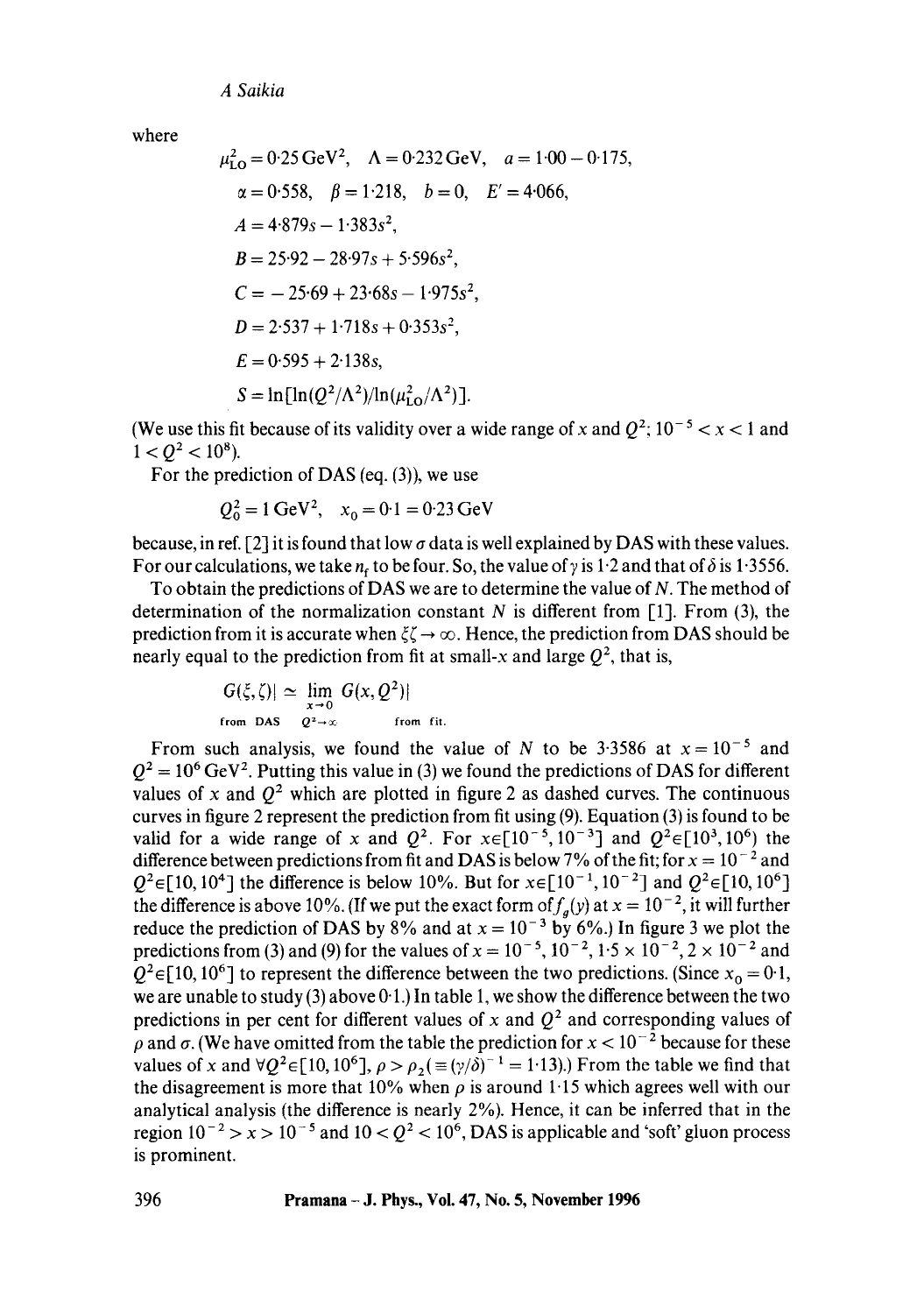*Double asymptotic scaling* 



Figure 2. Comparison of the prediction from fit (continuous curves) and DAS (dashed curves) for  $Q^2 = 10$ ,  $10^2$ ,  $10^3$ ,  $10^4$ ,  $10^5$  and  $10^6$  GeV<sup>2</sup> for x in the region between  $10^{-5} < x < 10^{-1}$ .

Almost all of the HERA data lie in the region  $\sigma \in [1, 2]$  and  $\rho \in [1, 3]$  [1]. Since lower bound on  $\sigma$  is 0.2083 ( $\equiv$ (1/4 $\gamma$ )) which is outside the region probed by HERA, no comparison between fit and DAS is needed for the determination of  $\sigma_1$ .

To complete the exploration of physics at HERA, we study the region  $1 \leq \rho < 1.13$ , which is out of reach for DAS. Hence other analytical solutions of DGLAP gluon evolution equation is used which are not only sensitive to the input gluon distribution functions (we need input sensitive one to distinguish between the 'hard' and 'soft'

**Pramana - J. Phys., Vol. 47, No. 5, November 1996 397**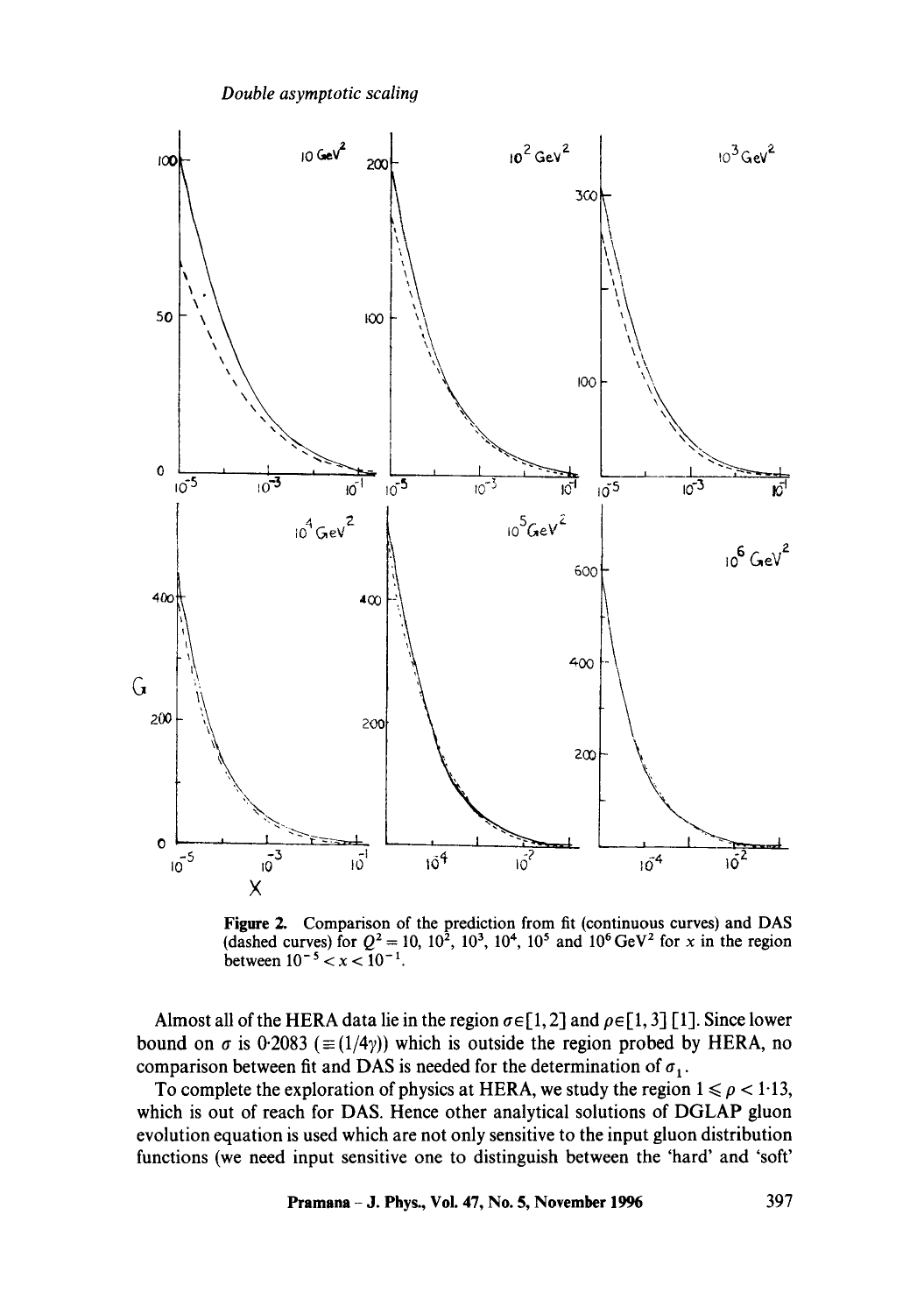

**Figure 3. Comparison of the predictions from fit (continuous curves) and DAS**  (dashed curves) for  $x = 10^{-5}$ ,  $10^{-2}$ ,  $1.5 \times 10^{-2}$  and  $2 \times 10^{-2}$  for  $10 \text{ GeV}^2 < Q^2 <$  $10^6$  GeV<sup>2</sup>.

processes) but also of the pattern  $\exp{\sqrt{\xi\zeta}}$  which is a consequence of DLA [6, 8, 9]. For **the solutions of DGLAP evolution equations for structure functions, we have adopted**  solutions which are products of some functions of x and  $Q^2$  [4]. This type of analysis is **extended to the leading order of gluon sector [5] and to higher order in ref. [ 11]. This is**  applicable for the analysis of data around  $\rho = 1$ , because  $\exp{\sqrt{\xi\zeta}}$  can be written in the factored form of functions of x and  $Q^2$ , since

$$
/\overline{\xi}\overline{\zeta} = \frac{\xi + \zeta}{2}
$$

**when** 

$$
\xi \simeq \zeta
$$
 (i.e.  $\rho \simeq 1$ ).

When  $G(x, Q^2)$  is written in the factored form as

$$
G(x, Q^2) = g(x)h(Q^2),
$$

# **398 Pramana - J. Phys., Voi. 47, No. 5, November 1996**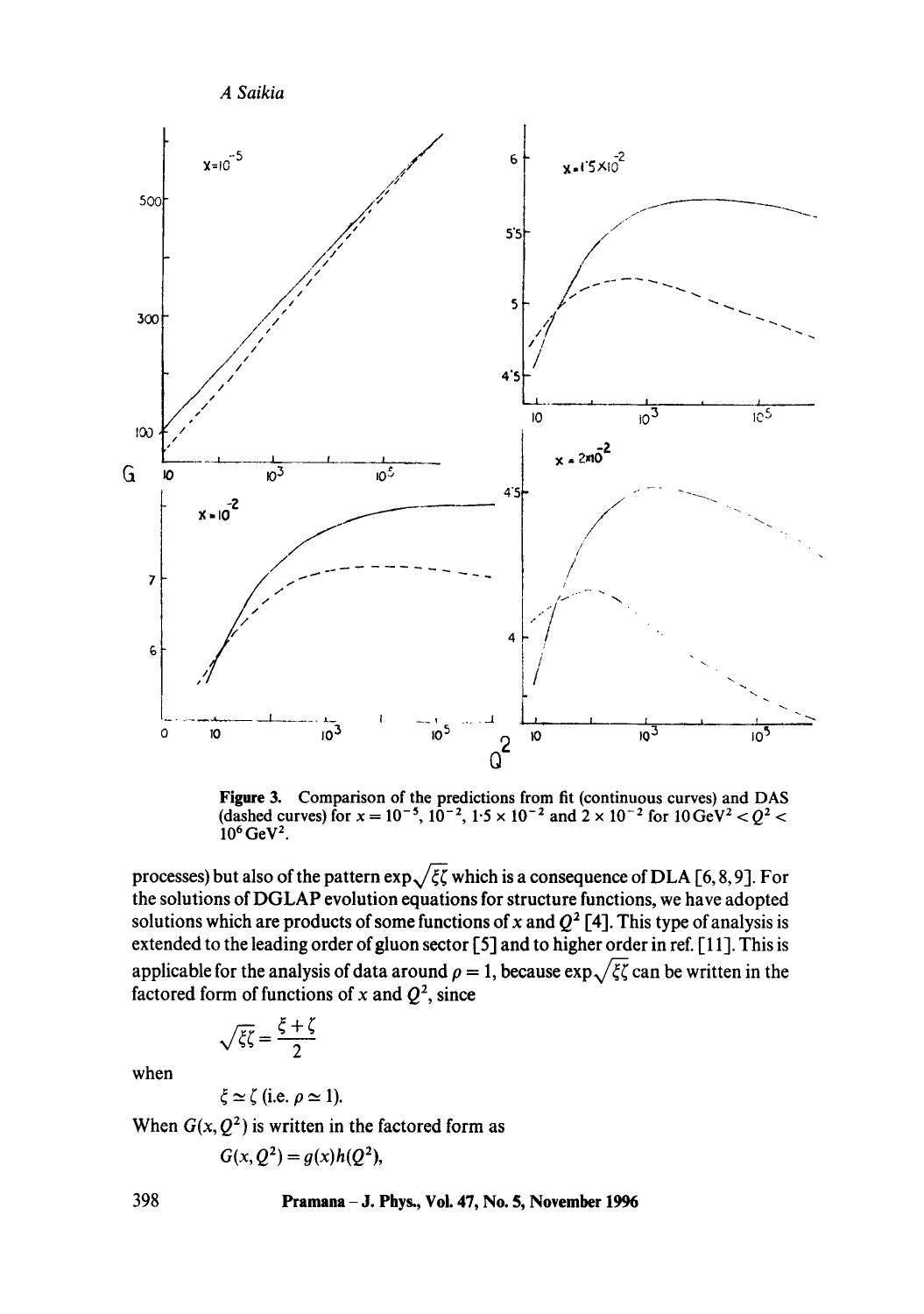|                                                                       | Table 1. Difference in per cent between predictions from fit (eq. (9)) and DAS (eq. (3)) in per cent with respect to fit for different values of x and $Q^2$ and respective values of x and $Q^2$ and respective values of x |                          |                             |                            |                            |                             |
|-----------------------------------------------------------------------|------------------------------------------------------------------------------------------------------------------------------------------------------------------------------------------------------------------------------|--------------------------|-----------------------------|----------------------------|----------------------------|-----------------------------|
|                                                                       | $Q = 10 \,\mathrm{GeV}^2$                                                                                                                                                                                                    | $Q^2 = 10^2$             | $Q^2 = 10^3$                | $Q^2 = 10^4 \text{ GeV}^2$ | $Q^2 = 10^5 \text{ GeV}^2$ | $Q^2 = 10^6 \,\text{GeV}^2$ |
| $t = 0.01$<br>$(\rho,\sigma) =$                                       |                                                                                                                                                                                                                              | (1.5629, 1.4733)<br>4.1% | (1.3801, 1.6685)<br>7.3%    | (1.2738, 1.8077)<br>84%    | (1.2024, 1.915)<br>9.8%    | (1.1502, 2.0019)<br>11.8%   |
|                                                                       |                                                                                                                                                                                                                              | (1.4187, 1.3373)<br>4.3% | (1.2526, 1.5145)<br>å<br>So | (1.1562, 1.6408)<br>11.9%  | (1.0914, 1.7382)<br>13.9%  | (1.044, 1.817)<br>15-2%     |
| $x = 0.015$<br>$(\rho, \sigma) =$<br>$x = 0.02$<br>$(\rho, \sigma) =$ | $-0.996$<br>$(1.9951, 1.1541)$<br>$-3.796$<br>$(1.811, 10476)$<br>$-5.796$<br>$(1.668, 0.9649)$                                                                                                                              | (1.3067, 1.2317)<br>4.9% | (1.1538, 1.3949)<br>10-7%   | (1.0649, 1.5113)<br>14.3%  | (1.0053, 1.601)<br>16.7%   | (0.9616, 1.6737)<br>18.3%   |
| $c = 0.025$<br>$(\rho, \sigma) =$                                     | $-7.1\%$<br>(1.548, 0.8955)                                                                                                                                                                                                  | (1:2127, 1:1432)<br>5.6% | (1.0708, 1.2946)<br>12.3%   | (0.9884, 1.4026)<br>16.52% | (0.933, 1.4859)<br>19.3%   | (0.8925, 1.553)<br>21.2%    |

# Pramana - J. Phys., Vol. 47, No. 5, November 1996